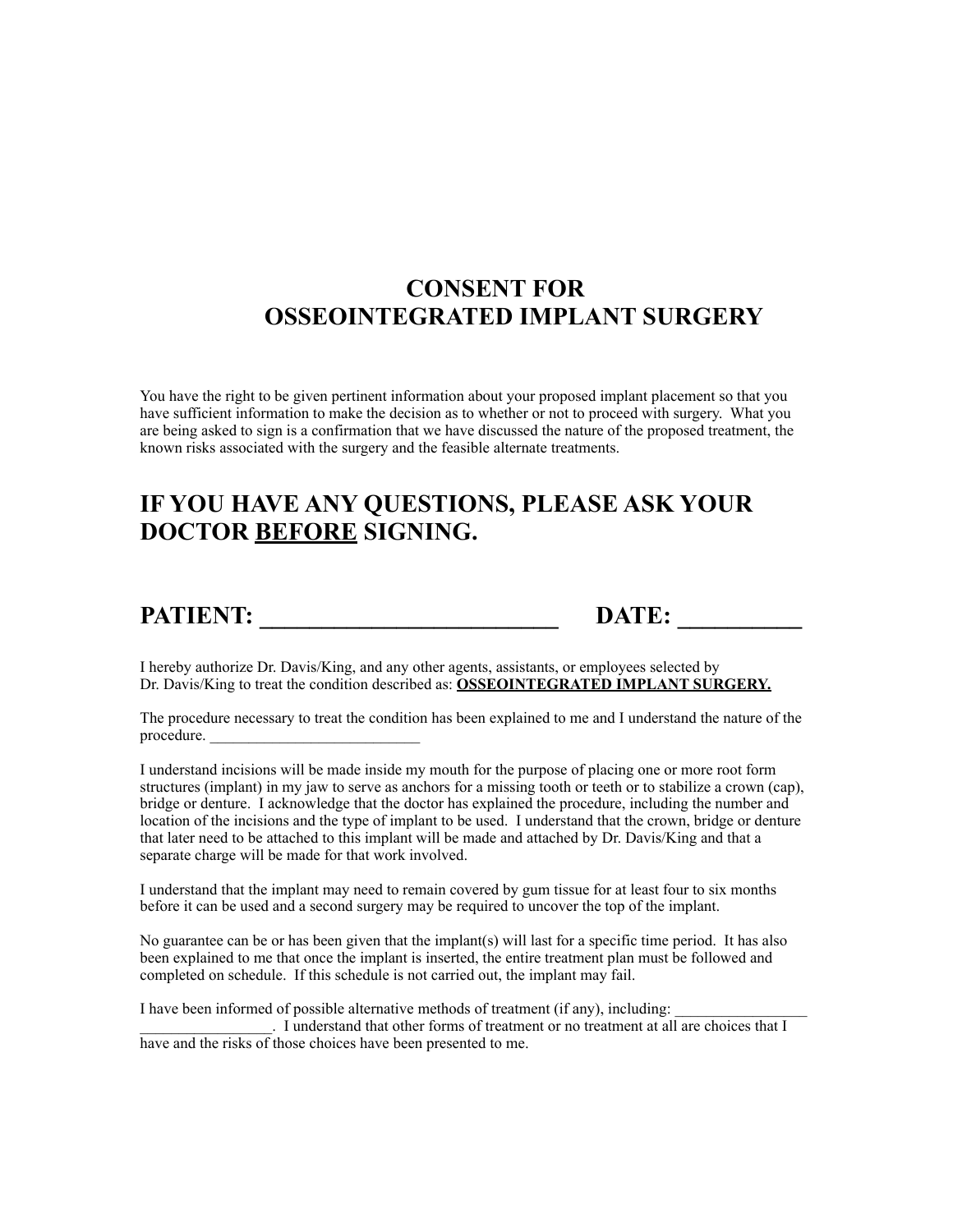My doctor has explained to me that there are certain inherent and potential risks and side effects in any surgical procedure and in the specific instance such risks include, but are not limited to the following:

- A. Postoperative discomfort and swelling that may require several days of at-home recuperation.
- B. Prolonged or heavy bleeding that may require additional treatment.
- C. Injury or damage to adjacent teeth or roots of adjacent teeth.
- D. Postoperative infection that may require additional treatment.
- E. Stretching of the corners of the mouth that may cause cracking and bruising, and may heal slowly.
- F. Restricted mouth opening for several days; sometimes related to swelling and muscle soreness and sometimes related to stress on the jaw joints (TMJ). Pre-existing TMJ symptoms may be worsened.
- G. Injury to the nerve branches in the lower jaw resulting in numbness or tingling of the chin, lips, cheek, gums or tongue on the operated side. This may persist for several weeks, months or, in rare instances, permanently. In some cases the implant may need to be removed.
- H. Opening into the sinus (a normal chamber above the upper back teeth) requiring additional treatment.
- I. If the sinus is intentionally entered (sinus lift procedure with grafting) there will usually be several weeks of sinusitis symptoms requiring certain medications and additional recovery time.
- J. The removal of grafted bone from any donor site has its own potential risks and complications which have been explained to me.
- K. Fracture of the jaw.
- L. Other:

It has been explained to me that during the course of the procedure, unforeseen conditions may be revealed which will necessitate extension of the original procedure from those set forth in above stated risks (A-L). I authorize my doctor and his staff to perform such different procedure(s) as necessary and desirable in the exercise of professional judgment.

I have been made aware that certain medications, drugs, anesthetics and prescriptions which I may be given can cause drowsiness, uncoordination, and lack of awareness which also may be increased by the use of alcohol and other drugs. I have been advised not to operate any vehicle or hazardous machinery and not to return to work while taking such medications, or until fully recovered from the effects of same. I understand this recovery may take up to 24 hours or more after I have taken the last dose of medication. If I am to be given sedative medication during my surgery, I agree not to drive myself home and will have a responsible adult drive me home and accompany me until I am fully recovered from the effects of the sedation.

It has been explained to me, and I understand, that a perfect result is not, and cannot be guaranteed or warranted.

I certify that I speak, read, and write English and have read and fully understand this consent for surgery and that all blanks were filled in prior to my initialing and signing this form.